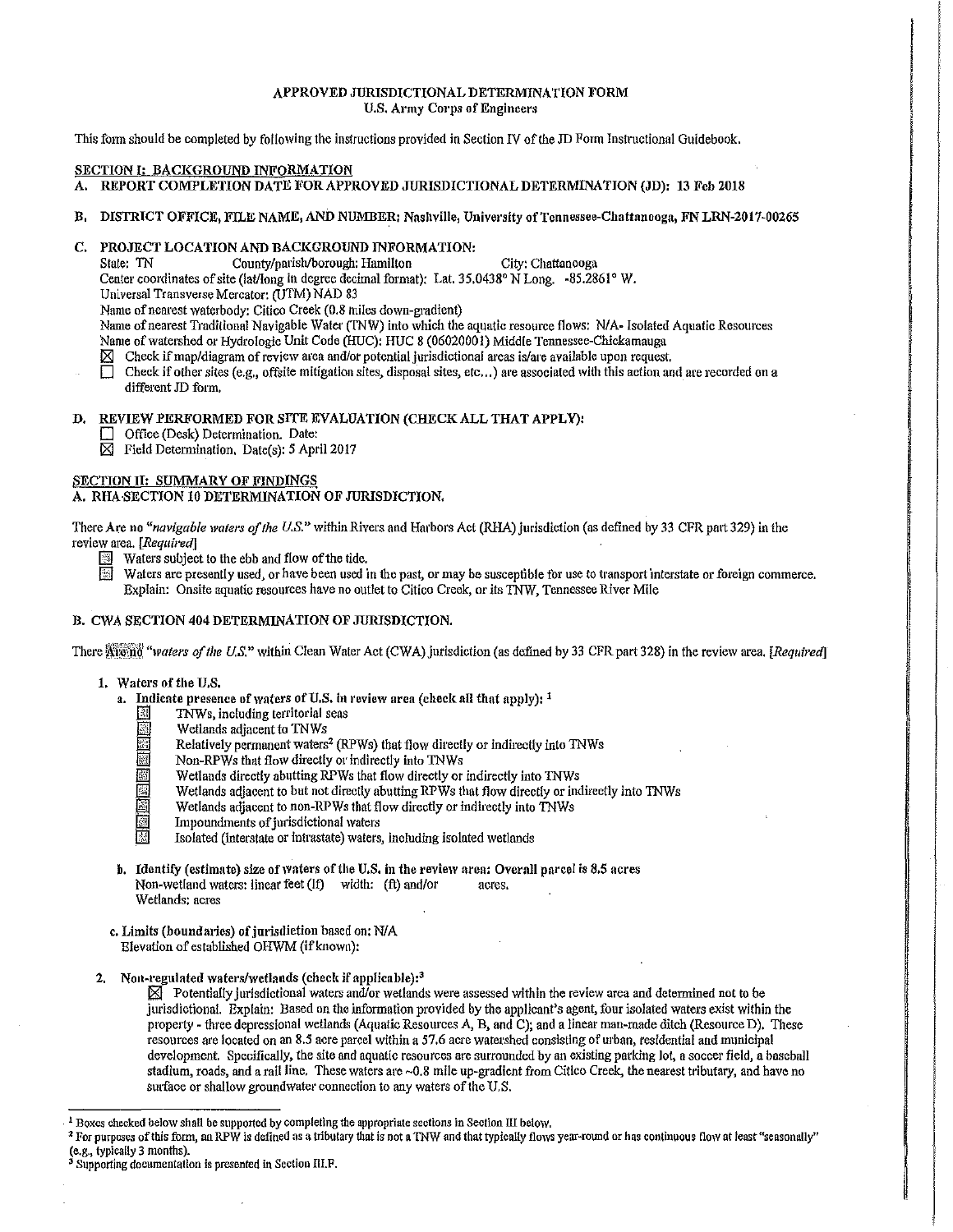Based on available information and site observation, this depressional area appears to be the result of the surrounding upland development. The onsite soils consist entirely of the Sequatchie-Urban land complex (SfB), 2%-7% slopes, moderately deep -very deep, well drained moderately permeable soils, fot'med in loamy alluvium; located on lo\.V terraces, foot slopes and benches; with a depth to water table >80 inches; non-hydric. Aquatic Resources A-C receives drainage from upland surface runoff from the surrounding land. Although they are connected to one another, these resources do not have a hydrological connection to any other waters offsite. The onsite soils, apparent development, and landscape position suggest the wetland resources did not historically have a hydrological surface or shallow water connection to Citico Creek, nor the Tennessee River. Additionally, they are neither abutting, nor contiguous, neighboring, nor adjacent to any relatively permanent, or nonrelatively permanent WoUS, nor TNW. Likewise, Aquatic Resource D is a linear man-made channel, is the receiving end point of all onsite aquatic resources, and has no outlet or offsite connection to any WoUS. All of these resources appear to have been formed incidental to past construction of the adjacent infrastructure, and are located on historically upland soils. These resources are depicted on Exhibits 1-3 of this document, and show their geographic location to the upland surroundings, Citico Creek and the Tennessee River.

The four features listed above were examined in the field April 5, 2017. The available information and site visit confirmed the waterbodies do not have a surface or shallow groundwater connection to waters of the U.S., and are geographically isolated. The site is not in the 100 year floodplain. The wetlands do not contribute to nutrient cycling or organic carbon transport for the nearest tributary. The wetlands are not a seed source for plants, a food source or a wildlife corridor for fauna for the nearest tributary; neither contributes biomass export to the nearest tributary.

See Section III: F for further information and supporting documentation

### SECTION III: CWA ANALYSIS

#### A. TNWs AND WETLANDS ADJACENT TO TNWs

The agencies will assert jurisdiction over TNWs and wetlands adjacent to TNWs. If the aquatic resource is a TNW, complete Section III.A.1 and Section III.D.1. only; if the aquatic resource is a wetland adjacent to a TNW, complete Sections III.A.1 and 2 and Section III.D.1.; otherwise, see Section III.B below.

I. TNW Identify TNW:

Summarize rationale supporting determination:

2. Wetland adjacent to TNW

Summarize rationale supporting conclusion that wetland is "adjacent":

### B. CHARACTERISTICS OF TRIBUTARY (THAT IS NOT A TNW) AND ITS ADJACENT WETLANDS (IF ANY):

This section summarizes information regarding characteristics of the tributary and its adjacent wetlands, if any, and it helps deternine whether or not the standards for jurisdiction established under Rapanos have been met.

The agencies will assert jurisdiction over non-navigable tributaries of TNWs where the tributaries are "relatively permanent waters" (RPWs), i.e. tributaries that typically flow year-round or have continuous flow at least seasonally (e.g., typically 3 months). A wetland that directly abuts an RPW is also jurisdictional. If the aquatic resource is not a TNW, but has year-round (perennial) flow, skip to Section III.D.2. If the aquatic resource is a wetland directly abutting a tributary with perennial flow, skip to Section III.D.4.

A wetland that is adjacent to but that does not directly abut an RPW requires a significant nexus evaluation. Corps districts and EPA regions will include in the record any available information that documents the existence of a significant nexus between a relatively permanent tributary that is not porennial (and its adjacent wetlands if any) and a traditional navigable water, even though a significant nexus finding is not required as a matter of law.

If the waterbody<sup>4</sup> is not an RPW, or a wetland directly abutting an RPW, a JD will require additional data to determine if the waterbody has a significant nexus with a TNW. If the tributary has adjacent wetlands, the significant nexus evaluation must consider the tributary in combination with all of its adjacent 'vetlands. This significant nexus evaluation that combines, for analytical purposes, the tributary and all of its adjacent wetlands is used whether the review area identified in the JD request is the tributary, or its adjacent wetlands, or both. If the JD covers a tributary with adjacent wetlands, complete Section III.B.1 for the tributary, Section III.B.2 for any onsite wetlands, and Section III.B.3 for all wetlands adjacent to that tributary, both onsite and offsite. The determination whether a significant nexus exists is determined in Section III.C below.

<sup>&</sup>lt;sup>4</sup> Note that the Instructional Guidebook contains additional information regarding swales, ditches, washes, and erosional features generally and in the arid West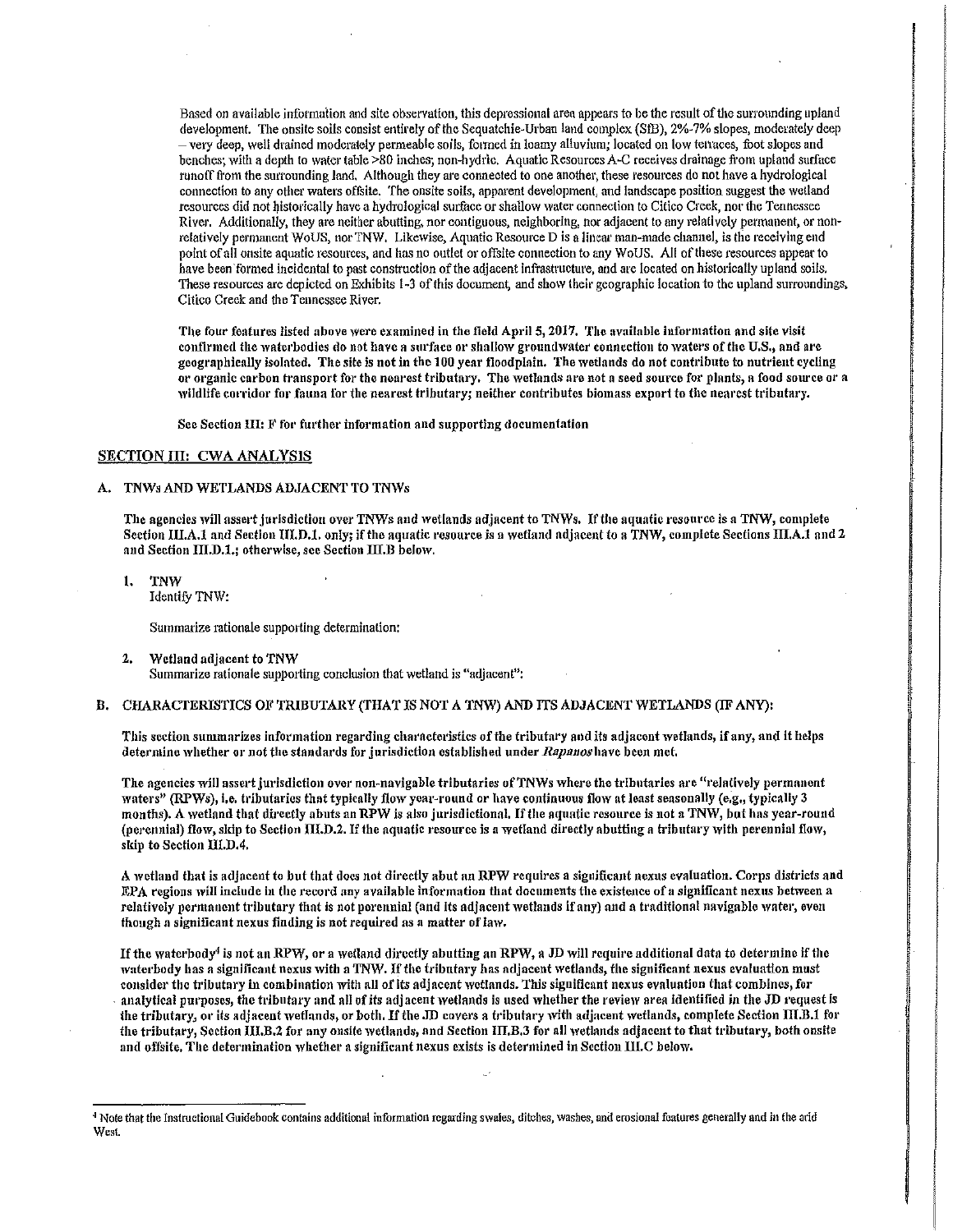- 1. Characteristics of non-TNWs that flow directly or indirectly into TNW
	- (i) General Area Conditions:<br>Watershed size: Pick List Watershed size: Pick Elst<br>Drainage area: Pick Elst Drainage area: <sup>@</sup>Piel@List<br>Average annual rainfall: inches Average annual rainfall: Average annual snowfall: inches
	- (ii) Physical Characteristics:

(a) Relationship with TNW:  $\Box$  Tributary flows directly into TNW. □ Tributaty flows through *Pick* List tributaries before entering TNW.

| Project waters are Pick List river miles from TNW.             |
|----------------------------------------------------------------|
| Project waters are <b>Pick List</b> river miles from RPW.      |
| Project waters are Pick list aerial (straight) miles from TNW. |
| Project waters are Pick List aerial (straight) miles from RPW. |
| Project waters cross or serve as state boundaries. Explain:    |

Identify flow route to TNW' Tributary stream order, if known:

(b) General Tributary Characteristics (check all that apply): Tributary ls: D Natural Artificial (man-made). Explain:

D Manipulated (man-altered). Explain:

Tributary properties with respect to top of bank (estimate): Average width: feet Average depth: feet Average side slopes: Pick List.

Primary tributary substrate composition (check all that apply):  $\Box$  Sands

 $\Box$  Gravel

| l I Silts         |  |
|-------------------|--|
| $\Box$ Cobbles    |  |
| $\Box$ Bedrock    |  |
| □ Other. Explain: |  |

 $\Box$  Concrete  $\Box$  Muck

Tributaty condition/stability [e.g., highly eroding, sloughing banks]. Explain: Presence of run/riffle/pool complexes. Explain: Tributary geometry: Pick List Tributary gradient (approximate average slope): %

 $\Box$  Vegetation. Type/% cover:

(c) Flow:

 $\begin{array}{c} \begin{array}{c} \begin{array}{c} \end{array} \\ \begin{array}{c} \end{array} \end{array} \end{array}$ 

| Tributary provides for: Pick List                                     |  |
|-----------------------------------------------------------------------|--|
| Estimate average number of flow events in review area/year: Fick List |  |
| Describe flow regime:                                                 |  |
| Other information on duration and volume:                             |  |
| Surface flow is: Pick List. Characteristics:                          |  |
| Subsurface flow: Prole List. Explain findings:                        |  |

 $\Box$  Dye (or other) test performed:

| Tributary has (check all that apply):<br>$\Box$ Bed and banks<br>$\Box$ OHWM <sup>6</sup> (check all indicators that apply):<br>clear, natural line impressed on the bank [ | the presence of litter and debris     |
|-----------------------------------------------------------------------------------------------------------------------------------------------------------------------------|---------------------------------------|
| changes in the character of soil                                                                                                                                            | destruction of terrestrial vegetation |
| shelving                                                                                                                                                                    | the presence of wrack line            |
| wegetation matted down, bent, or absent                                                                                                                                     | sediment sorting                      |
| leaf litter disturbed or washed away                                                                                                                                        | scour                                 |

<sup>5</sup> Flow route can be described by identifying, e.g., tributary a, which flows through the review area, to flow into tributary b, which then flows into TNW. A natural or man-made discontinuity in the OHWM does not necessarily sever jurisdiction (e.g., where the stream temporarily flows underground, or where the OHWM has been removed by development or agricultural practices). Where there is a break in the OHWM that is unrelated to the waterbody's flow regime (e.g., flow over a rock outcrop or through a culvert), the agencies will look for indicators of flow above and below the break.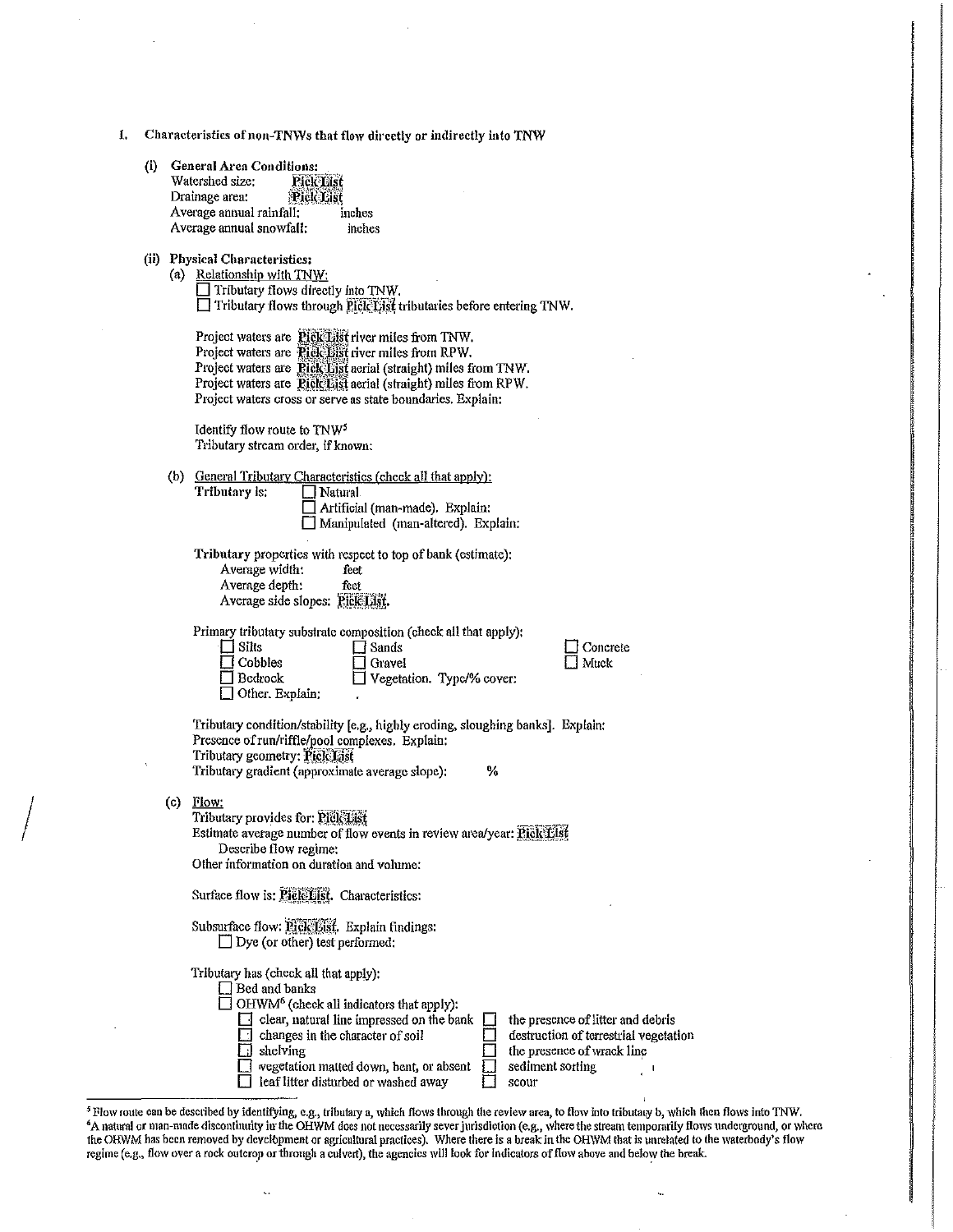|    |                                                                                           | sediment deposition<br>water staining<br>other (list):<br>$\Box$ Discontinuous OHWM. <sup>7</sup> Explain:                                                                                                                                                                                                                                                                                                       | multiple observed or predicted flow events<br>abrupt change in plant community                                                                                                                                                                                                   |  |
|----|-------------------------------------------------------------------------------------------|------------------------------------------------------------------------------------------------------------------------------------------------------------------------------------------------------------------------------------------------------------------------------------------------------------------------------------------------------------------------------------------------------------------|----------------------------------------------------------------------------------------------------------------------------------------------------------------------------------------------------------------------------------------------------------------------------------|--|
|    |                                                                                           | <b>External High Tide Line indicated by:</b><br>14<br>$\Box$ oil or scum line along shore objects<br>fine shell or debris deposits (foreshore)<br>physical markings/characteristics<br>tidal gauges<br>other (list):                                                                                                                                                                                             | If factors other than the OHWM were used to determine lateral extent of CWA jurisdiction (check all that apply):<br>Mean High Water Mark indicated by:<br>$\Box$ survey to available datum;<br>$\Box$ physical markings;<br>$\Box$ vegetation lines/changes in vegetation types. |  |
|    |                                                                                           | (iii) Chemical Characteristics:<br>Explain:<br>Identify specific pollutants, if known:                                                                                                                                                                                                                                                                                                                           | Characterize tributary (e.g., water color is clear, discolored, oily film; water quality; general watershed characteristics, etc.).                                                                                                                                              |  |
|    |                                                                                           | (iv) Biological Characteristics. Channel supports (check all that apply):<br>Riparian corridor. Characteristics (type, average width):<br>Wetland fringe. Characteristics:<br>Habitat for:<br>$\square$ Federally Listed species. Explain findings:<br>Fish/spawn areas. Explain findings:<br>Other environmentally-sensitive species. Explain findings:<br>$\Box$ Aquatic/wildlife diversity. Explain findings: |                                                                                                                                                                                                                                                                                  |  |
| 2, | Characteristics of wetlands adjacent to non-TNW that flow directly or indirectly into TNW |                                                                                                                                                                                                                                                                                                                                                                                                                  |                                                                                                                                                                                                                                                                                  |  |
|    | $\left( i\right)$                                                                         | Physical Characteristics:<br>(a) General Wetland Characteristics:<br>Properties:<br>Wetland size; acres<br>Wetland type. Explain:<br>Wetland quality. Explain:<br>Project wetlands cross or serve as state boundaries. Explain:                                                                                                                                                                                  |                                                                                                                                                                                                                                                                                  |  |
|    |                                                                                           | (b) General Flow Relationship with Non-TNW:<br>Flow is: Pick List. Explain:                                                                                                                                                                                                                                                                                                                                      |                                                                                                                                                                                                                                                                                  |  |
|    |                                                                                           | Surface flow is: Pick List<br>Characteristics:                                                                                                                                                                                                                                                                                                                                                                   |                                                                                                                                                                                                                                                                                  |  |
|    |                                                                                           | Subsurface flow: Pick List. Explain findings:<br>$\Box$ Dye (or other) test performed:                                                                                                                                                                                                                                                                                                                           |                                                                                                                                                                                                                                                                                  |  |
|    |                                                                                           | Wetland Adjacency Determination with Non-TNW.<br>(C)<br>$\Box$ Directly abutting<br>$\Box$ Not directly abutting<br>Discrete wetland hydrologic connection. Explain:<br>Ecological connection. Explain:<br>Separated by berm/barrier. Explain:                                                                                                                                                                   |                                                                                                                                                                                                                                                                                  |  |
|    |                                                                                           | (d) Proximity (Relationship) to TNW<br>Project wetlands are Pick List river miles from TNW.<br>Project waters are Pick List aerial (straight) miles from TNW.<br>Flow is from: Pick List.<br>Estimate approximate location of wetland as within the Pick List floodplain.                                                                                                                                        |                                                                                                                                                                                                                                                                                  |  |
|    |                                                                                           | (ii) Chemical Characteristics:<br>Characterize wetland system (e.g., water color is clear, brown, oil film on surface; water quality; general watershed<br>characteristics; etc.). Explain:<br>Identify specific pollutants, if known:                                                                                                                                                                           |                                                                                                                                                                                                                                                                                  |  |

**have a construction of the construction** سياستان الأمراض<br>المراجعة

 $\frac{1}{\sqrt{2}}$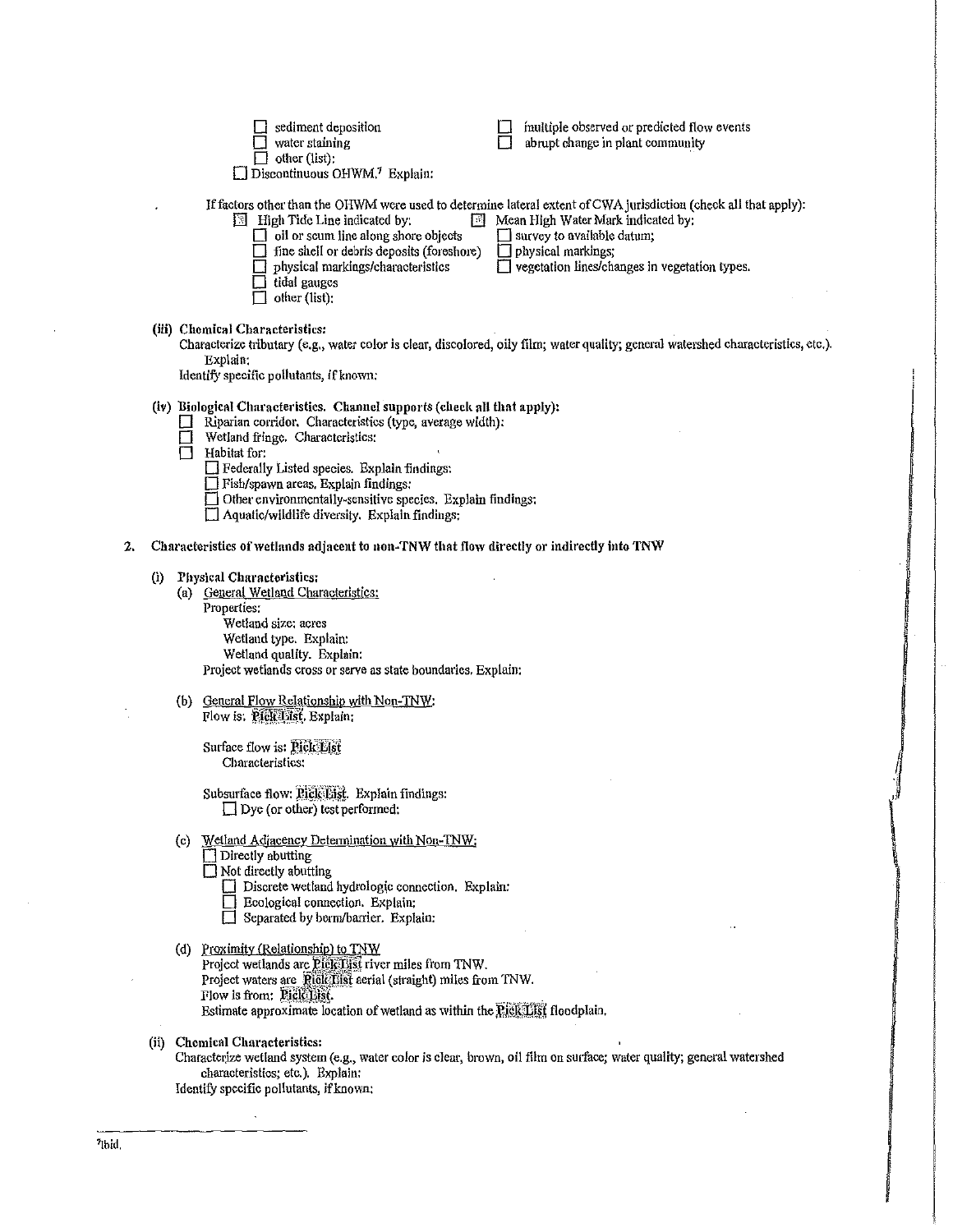| (iii) Biological Characteristics. Wetland supports |  | (check all that apply): |
|----------------------------------------------------|--|-------------------------|
|----------------------------------------------------|--|-------------------------|

- $\Box$  Riparian buffer. Characteristics (type, average width);
	- Vegetation type/percent cover, Explain:
- Habitat for:
	- D Federally Listed species. Explain findings:
	- $\Box$  Fish/spawn areas. Explain findings:
	- $\Box$  Other environmentally-sensitive species, Explain findings:
	- $\Box$  Aquatic/wildlife diversity. Explain findings:
- 3. Characteristics of all wetlands adjacent to the tributary (if any) All wetland(s) being considered in the cumulative analysis:  $\overline{E}$ ick $\overline{E}$ ist Approximately () acres in total are being considered in the cun ) acres in total are being considered in the cumulative analysis.

For each wetland, specify the following:

Directly abuts?  $(Y/N)$  Size (in acres) Directly abuts?  $(Y/N)$ 

Size (in acres)

Summarize overall biological, chemical and physical functions being performed:

### C. SIGNIFICANT NEXUS DETERMINATION

A significant nexus analysis will assess the flow characteristics and functions of the tributary itself and the functions performed by any wetlands adjacent to the tributary to determine if they significantly affect the chemical, physical, and biological integrity of a TNW. For each of the following situations, a significant nexus exists if the tributary, in combination with all of its adjacent wetlands, has more than a speculative or insubstantial effect on the chemical, physical and/or biological integrity of a TNW. Considerations when evaluating significant nexus include, but are not limited to the volume, duration, and frequency of the flow of water in the tributary and its proximity to a TNW, and the functions performed by the tributary and all its adjacent wetlands. It is not appropriate to determine significant nexus based solely on any specific threshold of distance (e.g. bctivcen a tributary and its adjacent wetland or between a tributary and the TNW). Similarly, the fact an adjacent wetland lies within or outside of a floodplain is not solely determinative of significant nexus.

Draw connections between the features documented and the effects on the TNW, as identified in the *Rapanos* Guidance and discussed in the Instructional Guidebook. Factors to consider include, for example:

- Does the tributary, in combination with its adjacent wetlands (if any), have the capacity to carry pollutants or flood waters to TNWs, or to reduce the amount of pollutants or flood waters reaching a TNW?
- Does the tributary, in combination *with* its adjacent wetlands (if any), provide habitat and lifecyclc support functions for fish and other species, such as feeding, nesting, spawning, or rearing young for species that arc present in the 1NW?
- Does the tributary, in combination with its adjacent wetlands (if any), have the capacity to transfer nutrients and organic carbon that support downstream foodwebs?
- Does the tributary, in combination with its adjacent wetlands (if any), have other relationships to the physical, chemical, or biological integrity of the TNW?

## Note: the aboye list of considerations is not inclusive and other functions observed or known to occur should be documented beJo,v:

- 1, Significant nexus findings for non-RPW that has no adjacent wetlands and flo,vs directly or indirectly into *TNWs.* Explain findings of presence or absence of significant nexus below, based on the tributary itself, then go to Section III.D:
- 2. Significant nexus findings for non-RPW and its adjacent wetlands, where the non-RPW flows directly or indirectly into TNWs. Explain findings of presence or absence of significant nexus below, based on the tributary in combination with all of its adjacent wetlands, then go to Section III.D:
- 3. Significant nexus findings for wetlands adjacent to an RPW but that do not directly abut the RPW. Explain findings of presence or absence of significant nexus below, based on the tributary in combination with all of its adjacent wetlands, then go to Section III.D:

## D. DETERMINATIONS OF JURISDICTIONAL FINDINGS. TIIE SUBJECT WATERS/WETLANDS ARE (CHECK ALL THAT APPLY):

- 1. TNWs and Adjacent Wetlands. Check all that apply and provide size estimates in review area:  $\boxed{\text{m}}$  TNWs: linear feet width (ft), Or, acres, **in** Wetlands adjacent to TNWs: acres.
- 2. RPWs that flow directly or indirectly into TNWs.
	- $\Box$  Tributaries of TNWs where tributaries typically flow year-round are jurisdictional. Provide data and rationale indicating that tributary is perennial:  $\therefore$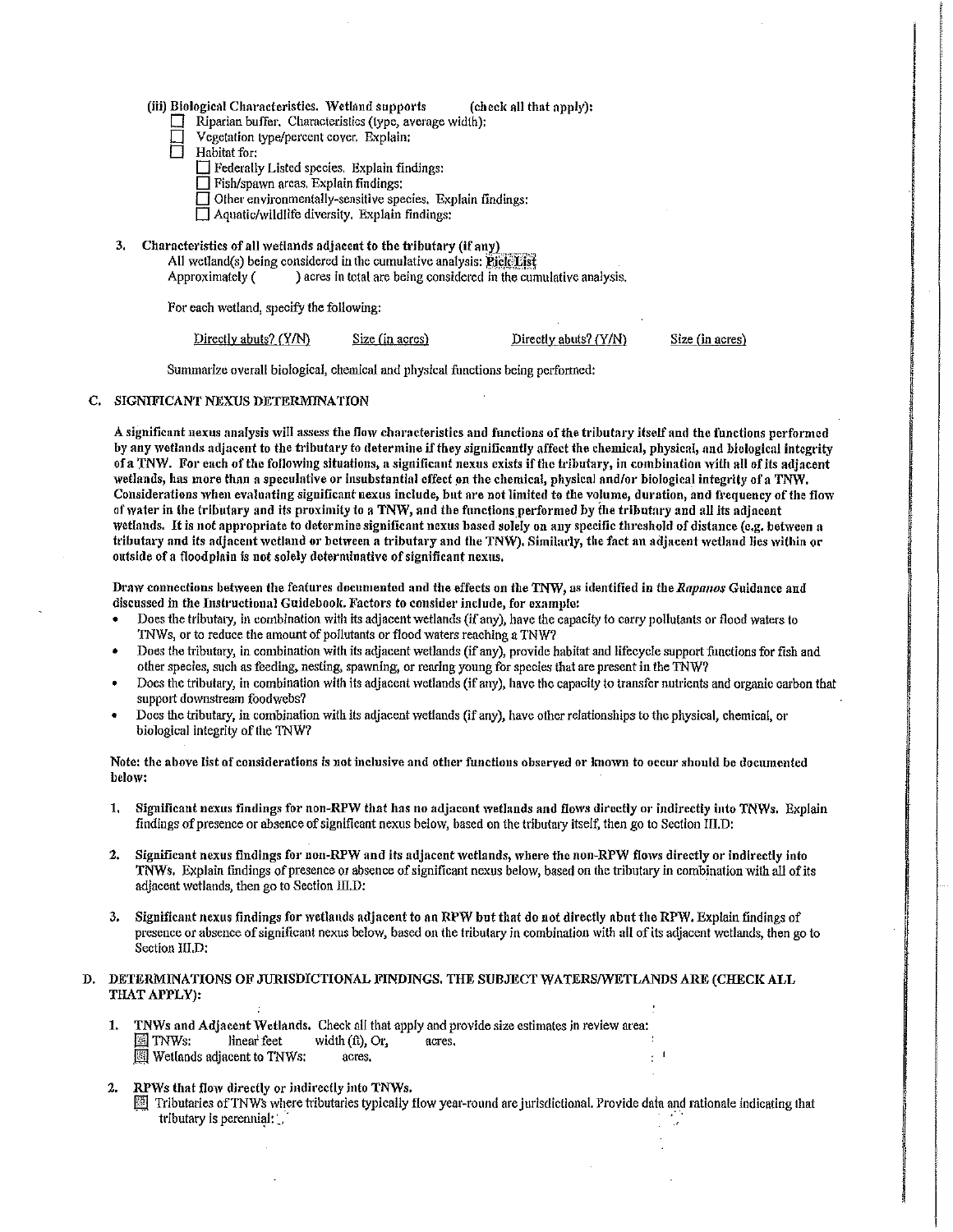$\Box$  Tributaries of TNW where tributaries have continuous flow "seasonally" (e.g., typically three months each year) are jurisdictional. Data supporting this conclusion is provided at Section III.B. Provide rationale indicating that tributary flows seasonally:

Provide estimates for jurisdictional waters in the review area (check all that apply):<br>  $\boxed{\triangle}$  Tributary waters: linear feet width (ft).

**E** Tributary waters: linear feet with  $\Box$  Other non-wetland waters: acres.

Other non-wetland watcrs:

Identify type(s) of waters:

- Non-RPWs<sup>8</sup> that flow directly or indirectly into TNWs.
	- $\boxed{3}$  Waterbody that is not a TNW or an RPW, but flows directly or indirectly into a TNW, and it has a significant nexus with a TNW is jurisdictional. Data supporting this conclusion is provided at Section III.C.

Provide estimates for jurisdictional waters within the review area (check all that apply):

- $\Box$  Tributary waters: linear feet width (ft).
- $\boxed{N}$  Other non-wetland waters: acres.
	- Identify type(s) of waters:
- 4. Wetlands directly abutting an RPW that flow directly or indirectly into TNWs.
	- $\boxed{\color{blue}{\mathbb{Z}}}\space$  Wetlands directly abut RPW and thus are jurisdictional as adjacent wetlands.
		- Jill Wetlands directly abutting an RPW whel'e tributaries typically flow year-round. Provide data and rationale lndicatingthat tributary is perennial in Section III.D.2, above. Provide rationale indicating that wetland is directly abutting an RPW:
		- [ill Wetlands directly abutting an RPW where tributaries typically flow "seasonal1y.)' Provide data indicating that tributary is seasonal in Section III.B and rationale in Section III.D.2, above. Provide rationale indicating that wetland is directly abutting an RPW:

Provide acreage estimates for jurisdictional wetlands in the review area: acres.

- 5. Wetlands adjacent to but not directly abutting an RPW that flolv dfrectly or indirectly into TNWs.
	- $\mathbb{R}$  Wetlands that do not directly abut an RPW, but when considered in combination with the tributary to which they are adjacent and with similarly situated adjacent wetlands, have a significant nexus with a TNW are jurisidictional. Data supporting this conclusion is provided at Section TII.C.

Provide acreage estimates for jurisdictional wetlands in the review area: acres.

- 6. Wetlands adjacent to non-RPWs that flow directly or indirectly into TNWs.
	- $[3]$  Wetlands adjacent to such waters, and have when considered in combination with the tributary to which they are adjacent and with similarly situated adjacent wetlands, have a significant nexus with a TNW are jurisdictional. Data supporting this conclusion is provided at Section UI.C.

Provide estimates for jurisdictional wetlands in the review area: acres.

- 7. Impoundments of jurisdictional waters.<sup>9</sup>
	- As a general rule, the impoundment of a jurisdictional tributary remains jurisdictional.
	- Demonstrate that impoundment was created from "waters of the U.S.," or
	- Demonstrate that water meets the criteria for one of the categories presented above (1-6), or
	- **Fill** Demonstrate that water is isolated with a nexus to commerce (see E below).
- ISOLATED INTERSTATE OR INTRA-STATE] WATERS, INCLUDING ISOLATED WETLANDS, THE USE, DEGRADATION OR DESTRUCTION OF WHICH COULD AFFECT INTERSTATE COMMERCE, INCLUDING ANY SUCH WATERS (CHECK ALL THAT APPLY):<sup>10</sup>
	- $\Box$  which are or could be used by interstate or foreign travelers for recreational or other purposes.
	- $\Box$  from which fish or shellfish are or could be taken and sold in interstate or foreign commerce.<br> $\Box$  which are or could be used for industrial purposes by industries in interstate commerce.
	- which are or could be used for industrial purposes by industries in interstate commerce.
	- II. Interstate isolated waters. Explain:<br>III. Other factors. Explain:
	- Other factors. Explain:

Identify water body and summarize rationale supporting determination:

Provide estimates for jurisdictional waters in the review area (check all that apply):

<sup>10</sup> Prior to asserting or declining CWA jurisdiction based solely on this category, Corps Districts will elevate the action to Corps and EPA HQ for review consistent with the process described in the Corps/EPA *Memorandum Regarding CWA Act Jurisdiction Following Rapanos.* 

<sup>&</sup>lt;sup>8</sup>See Footnote # 3.

<sup>&</sup>lt;sup>9</sup>To complete the analysis refer to the key in Section III.D.6 of the Instructional Guidebook.